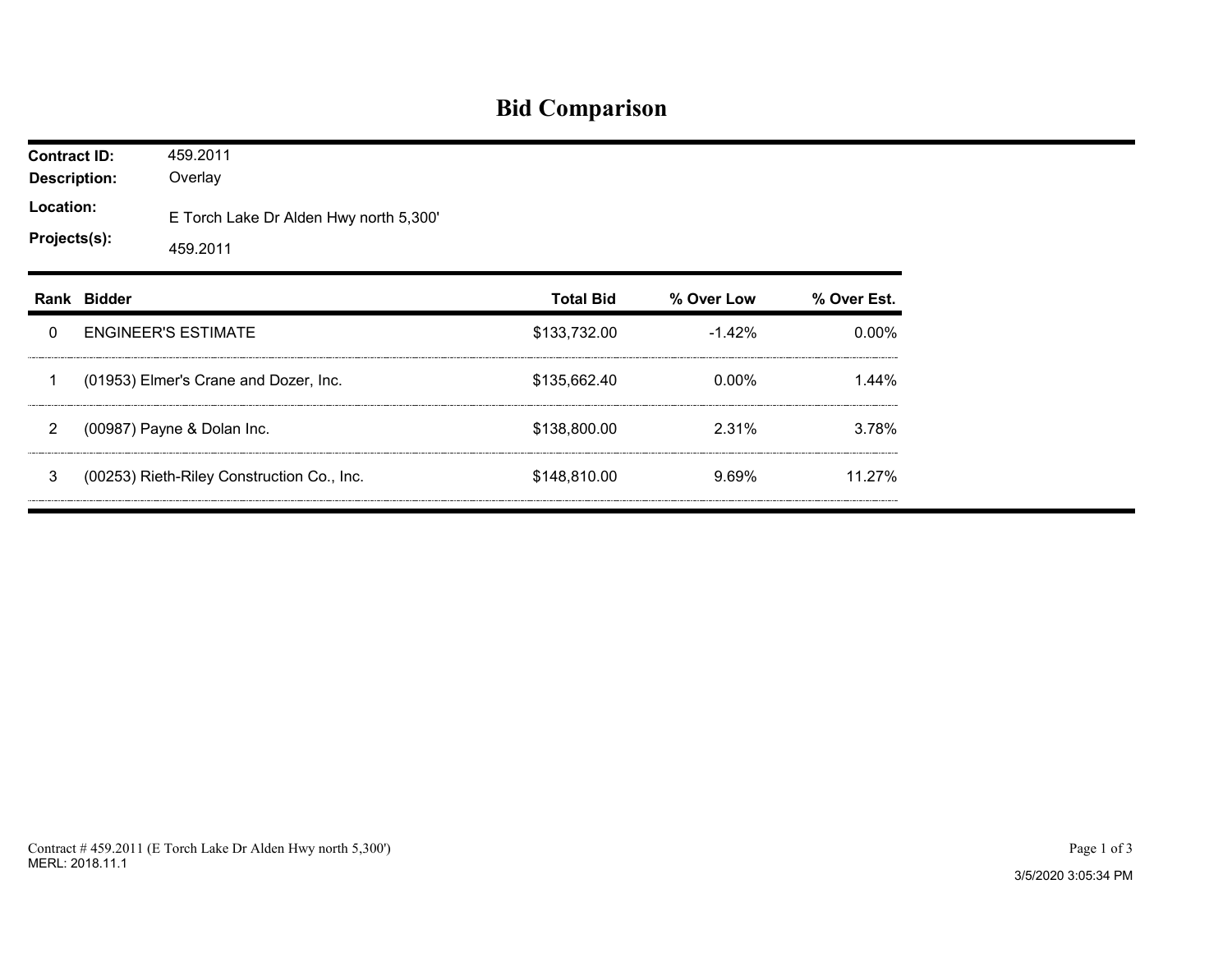| Line<br><b>Description</b> | Pay Item Code                                  | <b>Quantity Units</b> |              | <b>ENGINEER'S ESTIMATE</b><br>(0)<br><b>Bid Price</b> | Total∣       | (1) Elmer's Crane and Dozer, Inc.<br><b>Bid Price</b> | Total∣       | (2) Payne & Dolan Inc.<br><b>Bid Price</b> | Total        |
|----------------------------|------------------------------------------------|-----------------------|--------------|-------------------------------------------------------|--------------|-------------------------------------------------------|--------------|--------------------------------------------|--------------|
| 0001                       | 1500001<br>Mobilization, Max \$10,000          |                       | <b>LSUM</b>  | \$10,000.00                                           | \$10,000.00  | \$500.00                                              | \$500.00     | \$6,000.00                                 | \$6,000.00   |
| 0002<br><b>HMA, 5E1</b>    | 5010056                                        | 1,980                 | Ton          | \$61.00                                               | \$120,780.00 | \$67.48                                               | \$133,610.40 | \$65.00                                    | \$128,700.00 |
| 0003                       | 8120140<br>Lighted Arrow, Type C, Furn         | $\overline{2}$        | Ea           | \$250.00                                              | \$500.00     | \$50.00                                               | \$100.00     | \$100.00                                   | \$200.00     |
| 0004                       | 8120141<br>Lighted Arrow, Type C, Oper         | $\overline{2}$        | Ea           | \$1.00                                                | \$2.00       | \$1.00                                                | \$2.00       | \$100.00                                   | \$200.00     |
| 0005                       | 8120170<br><b>Minor Traf Devices</b>           |                       | <b>LSUM</b>  | \$1,000.00                                            | \$1,000.00]  | \$500.00                                              | \$500.00     | \$1,700.00                                 | \$1,700.00   |
| 0006                       | 8120350<br>Sign, Type B, Temp, Prismatic, Furn | 150                   | Sft          | \$2.00                                                | \$300.00     | \$2.00                                                | \$300.00     | \$1.00                                     | \$150.00     |
| 0007                       | 8120351<br>Sign, Type B, Temp, Prismatic, Oper | 150                   | Sft          | \$1.00                                                | \$150.00     | \$1.00                                                | \$150.00     | \$1.00                                     | \$150.00     |
| 0008                       | 8120370<br><b>Traf Regulator Control</b>       |                       | <b>LSUM</b>  | \$1,000.00                                            | \$1,000.00]  | \$500.00                                              | \$500.00     | \$1,700.00                                 | \$1,700.00   |
| <b>Bid Totals:</b>         |                                                |                       | \$133,732.00 |                                                       | \$135,662.40 |                                                       | \$138,800.00 |                                            |              |